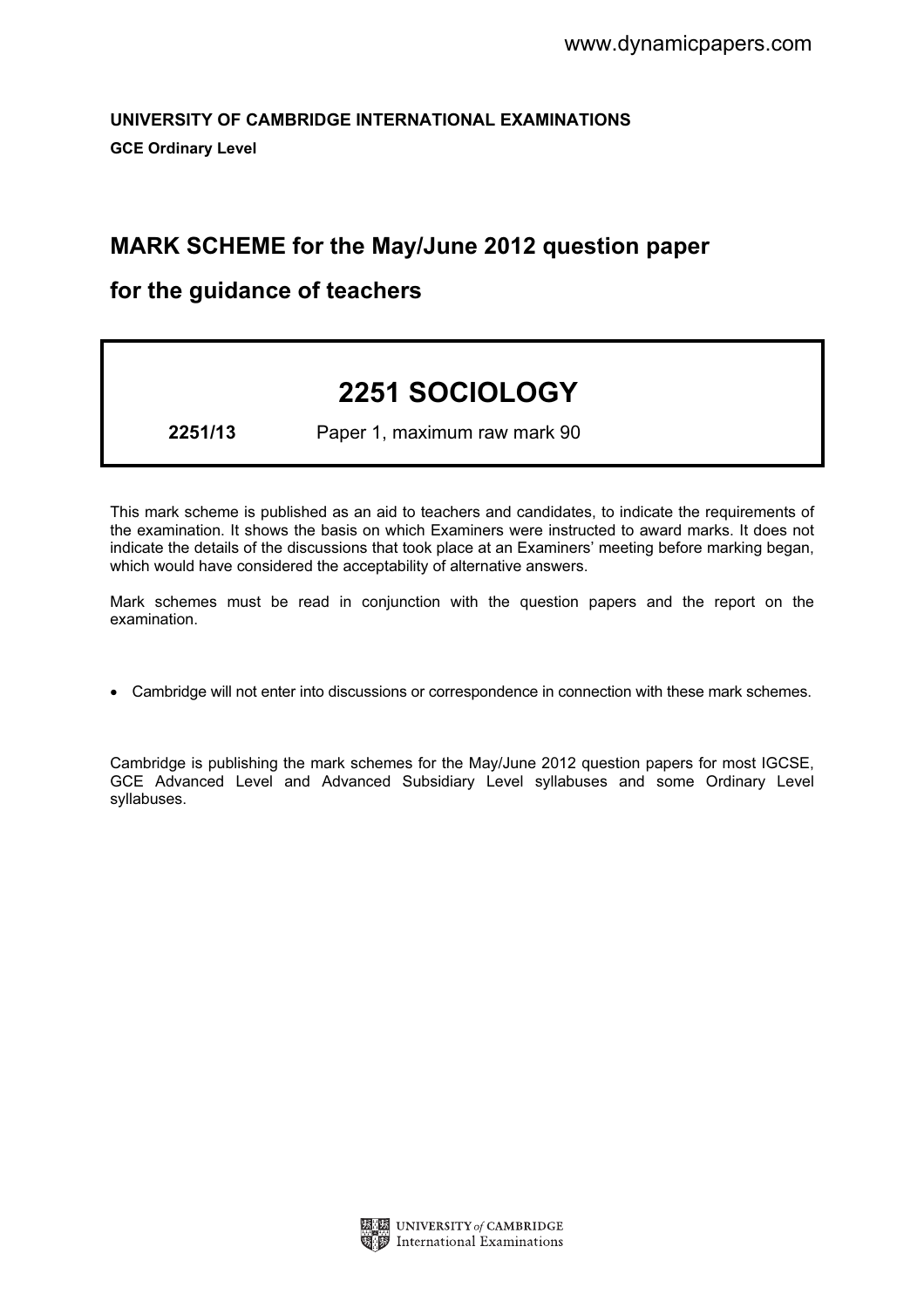|        |                                       | www.ayilalillopapolo.com |       |
|--------|---------------------------------------|--------------------------|-------|
| Page 2 | <b>Mark Scheme: Teachers' version</b> | <b>Syllabus</b>          | Paper |
|        | GCE O LEVEL - May/June 2012           | 2251                     |       |

www.dynamicpapers.com

#### Section A: Research Methods

Case studies involve an in-depth study of a single event. They are used by sociologists who gather qualitative data. Findings from case studies can be used in a number of ways in order to support a research strategy. However, there are also disadvantages with case studies. One way to overcome these disadvantages is to use *triangulation*.

Considering ethical issues is important with all research, but with case studies sociologists have to be particularly sensitive. Researchers also need to consider the position of the group that they are studying and how the data should be gathered. Case studies are small scale and individual but similar studies can build a picture over time. Information of a more quantitative type is favoured by *positivist* sociologists. Social surveys are widely used to collect quantitative data.

### 1 (a) What is meant by the following terms:

#### (i) Triangulation [2]

The use of two methods when doing research in order to cross check results/improve level of reliability.

2 marks for a full description, 1 for a partial description such as a method(s) of collecting data.

#### (ii) Ethical issues [2]

Moral issues to be considered when undertaking research to do with issues of power, disclosure, informed consent, safety and harm.

2 marks for a full description, 1 for a partial description such as the research subject having the right to know what is happening.

#### (iii) Positivist [2]

Researchers who apply the methods of the natural sciences to sociology or those who apply objective methodologies.

2 marks for a full description, 1 for a partial description such as researchers who apply/analyse data.

#### (b) Explain two reasons why sociologists might choose to collect qualitative data. [4]

The answer should look at two reasons in relation to qualitative data.

Likely examples will be to do with issues of measurement, the nature of the research project, comparison to other research, validity, possibility of finding new research, and the outlook of the researcher.

2 marks available for each reason.

2 marks for a full description, 1 for a partial description such as identification of a reason.

#### (c) Describe two advantages of using triangulation. [4]

2 marks available for each appropriate advantage.

2 marks for a full description, 1 for a partial description such as identification of an advantage.

Likely examples will be the researcher is able to double check their own research, using more than one method more likely to give rise to valid data, helps identify weaknesses in methods, avoids methodological determinism as well as any other valid advantage.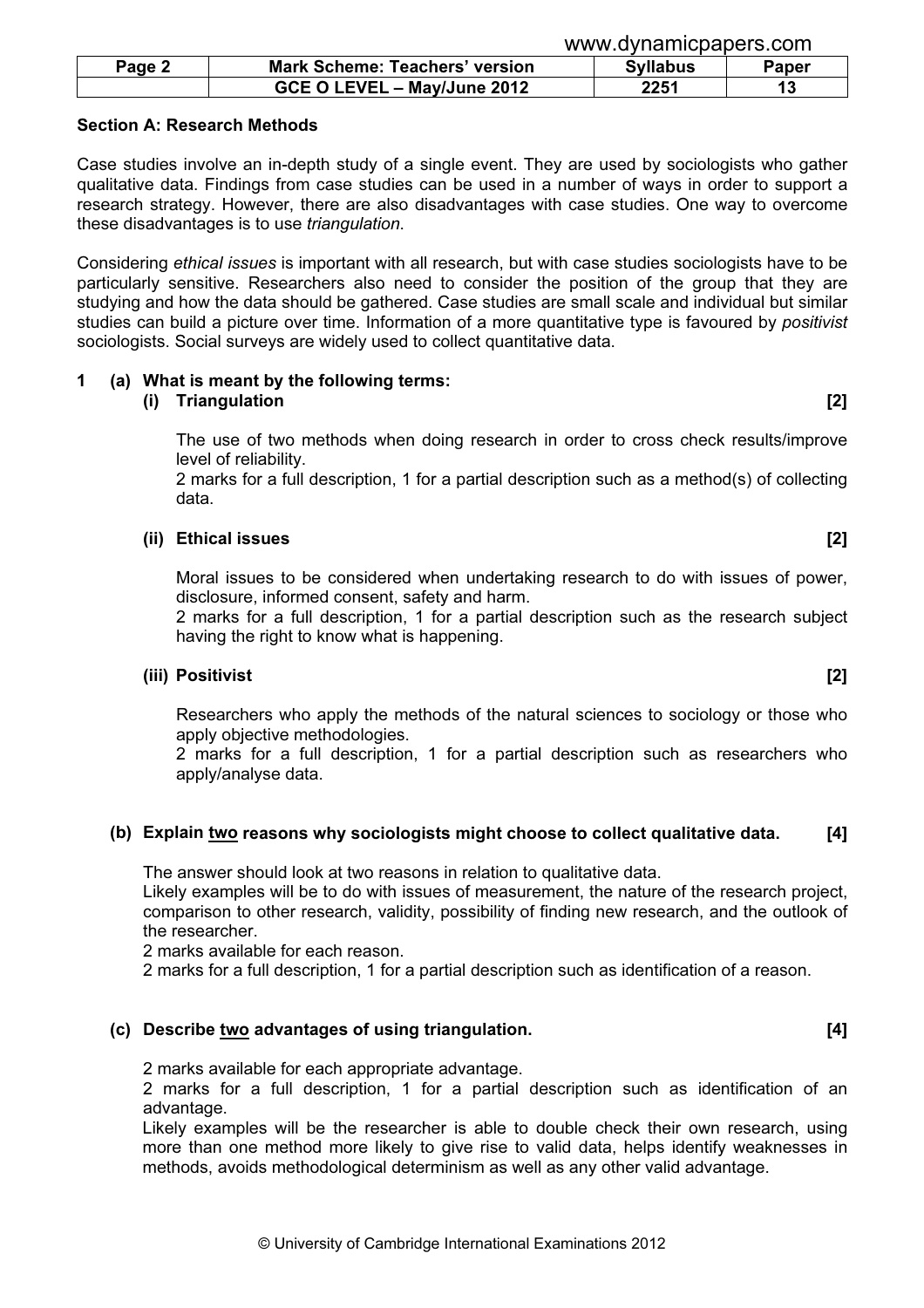| Page 3 | <b>Mark Scheme: Teachers' version</b> | <b>Syllabus</b> | Paper |
|--------|---------------------------------------|-----------------|-------|
|        | GCE O LEVEL - May/June 2012           | 2251            |       |

#### (d) Describe two disadvantages of using case studies. [4]

www.dynamicpapers.com

2 marks available for each appropriate disadvantage.

2 marks for a full description, 1 for a partial description such as identification of a disadvantage.

Likely examples will be they do not claim to be representative (small scale),potential ethical issues, need a skilled researcher, lack external validity, hard to codify data, difficult to generalise from findings, time consuming/expensive and any other valid disadvantage.

### (e) Explain why sociologists need to consider ethical issues when using case studies. [4]

Answers are likely to describe issues of safety of the researcher, covert as opposed to overt observation, the observer effect influencing behaviour, issues of confidentiality, participation in illegal activities and may well give specific examples such as Pygmalion in the classroom. There should be at least two points made. 2 marks for a full description, 1 for a partial description such as identification of a consideration.

### (f) Describe two strengths and two limitations of using social surveys. [8]

The answer should offer two examples of strengths and two limitations and 2 marks are available for each.

2 marks for a full description, 1 for a partial description such as identification of a strength or limitation or for valid comments about the method that may be used in a social survey.

Strengths: data will be easy to standardise, can analyse and codify findings, practical, usually involves a large population or any other relevant response.

Limitations: lack of in-depth understanding, difficult to follow up new avenues of enquiry, may employ large research team therefore difficult to standardise, time consuming/costly and any other relevant response.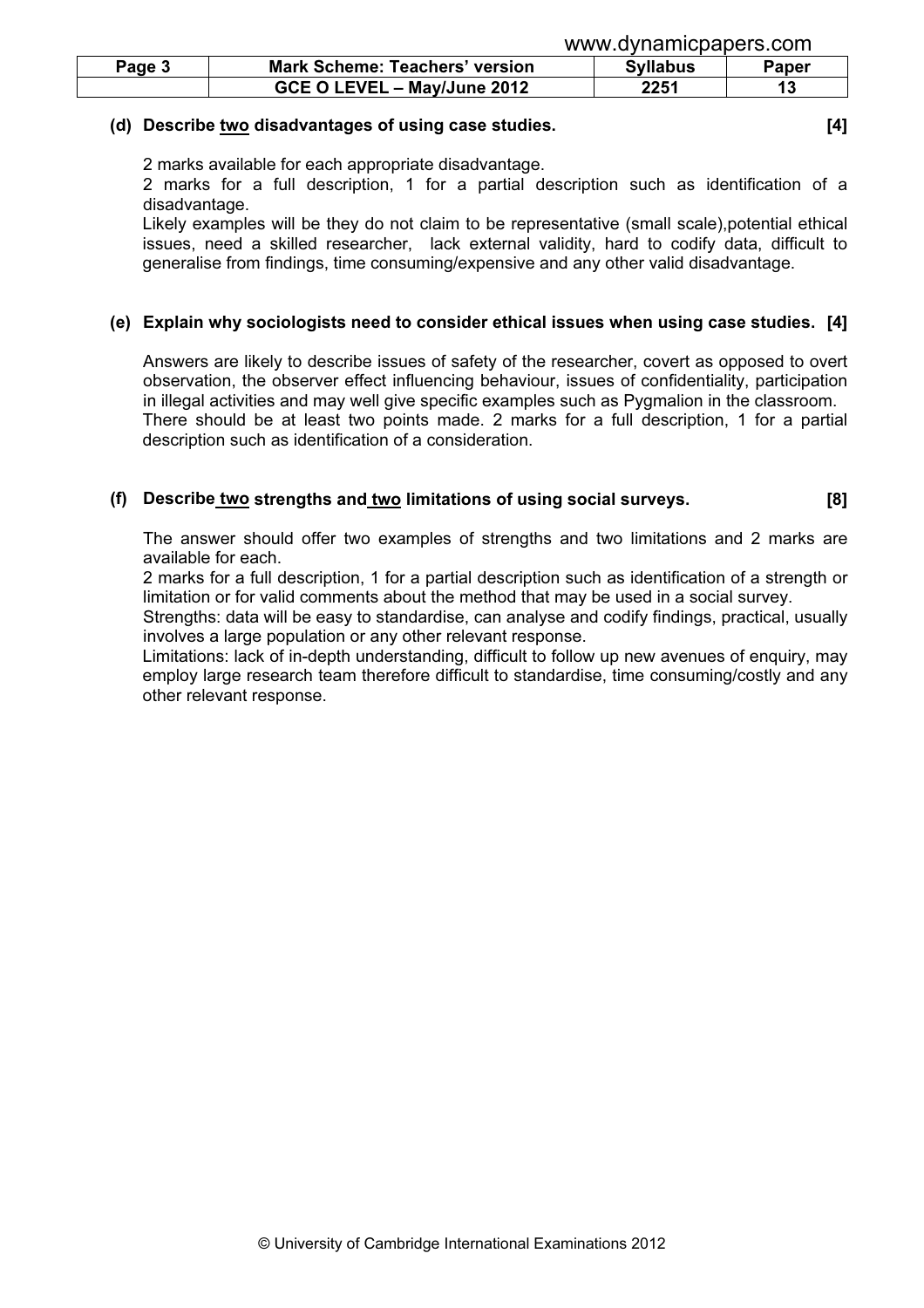| Page 4 | <b>Mark Scheme: Teachers' version</b> | <b>Syllabus</b> | Paper |
|--------|---------------------------------------|-----------------|-------|
|        | GCE O LEVEL - May/June 2012           | 2251            |       |

#### Section B: Culture and Socialisation

2 An individual's family, culture and sub-culture will all influence their socialisation.

 (a) What is meant by the term culture? [2] Culture as the shared features of racial or geographically located groups such as language, customs, norms, beliefs, religion or any other valid examples.

2 marks for an accurate definition, 1 mark for a partial definition such as shared beliefs.

#### (b) Describe two characteristics of sub-cultures. [4]

Any relevant features such as distinct divisions from mainstream culture based on activities, customs, norms, beliefs or any other valid example of being segregated/different from the main stream culture such as dress.

2 marks for a correct identification and description, 1 mark for a partial description such as the naming of a characteristic  $\times$  2.

#### (c) Explain how socialisation can differ from one sub-culture to another. [6]

0–3 A few comments about what happens to children in childhood. Other descriptions may be of the socialisation in general or of two individuals but with little or no reference to subculture. Some answers may refer to specific sub-cultures such as teddy boys to show how they are different.

4–6 Answers are more likely to have sociological knowledge, answers will clearly name distinct sub-cultures that may or may not be in the same society or even in the same historical era but will highlight differences in socialisation based on norms and customs. These may feature different classes or ethnicities as well as other distinct groups such as deviant sub-cultures. Answers can include reference to sub-cultures that develop in later life as well as those that are developed from childhood.

#### (d) To what extent is culture a major influence on social behaviour? [8]

0–3 At this level answer are likely to be simplistic with some basic comments about how humans grow up and learn such behaviours as language but such comments will always lack range. Answers which restrict themselves to descriptions of feral children place here.

4–6 At this level answers will be more sociological with development of the factors that influence development and will result in the norms, values and behaviours that individuals develop. There may be some undeveloped reference to heredity/instinct. One sided arguments which state that sub-culture (or another factor) is a major influence with little or no reference to anything else, such as gender, are unlikely to gain more than 5 marks.

7–8 At this level answers will focus directly on the question and provide some form of assessment, although this may be basic. Not only will there be development of the way in which culture is the major influence but there may be some discussion of clash of culture or sub-cultural pressures that may compete with main stream culture. There may be specific examples given or developed use of the nurture/nature debate.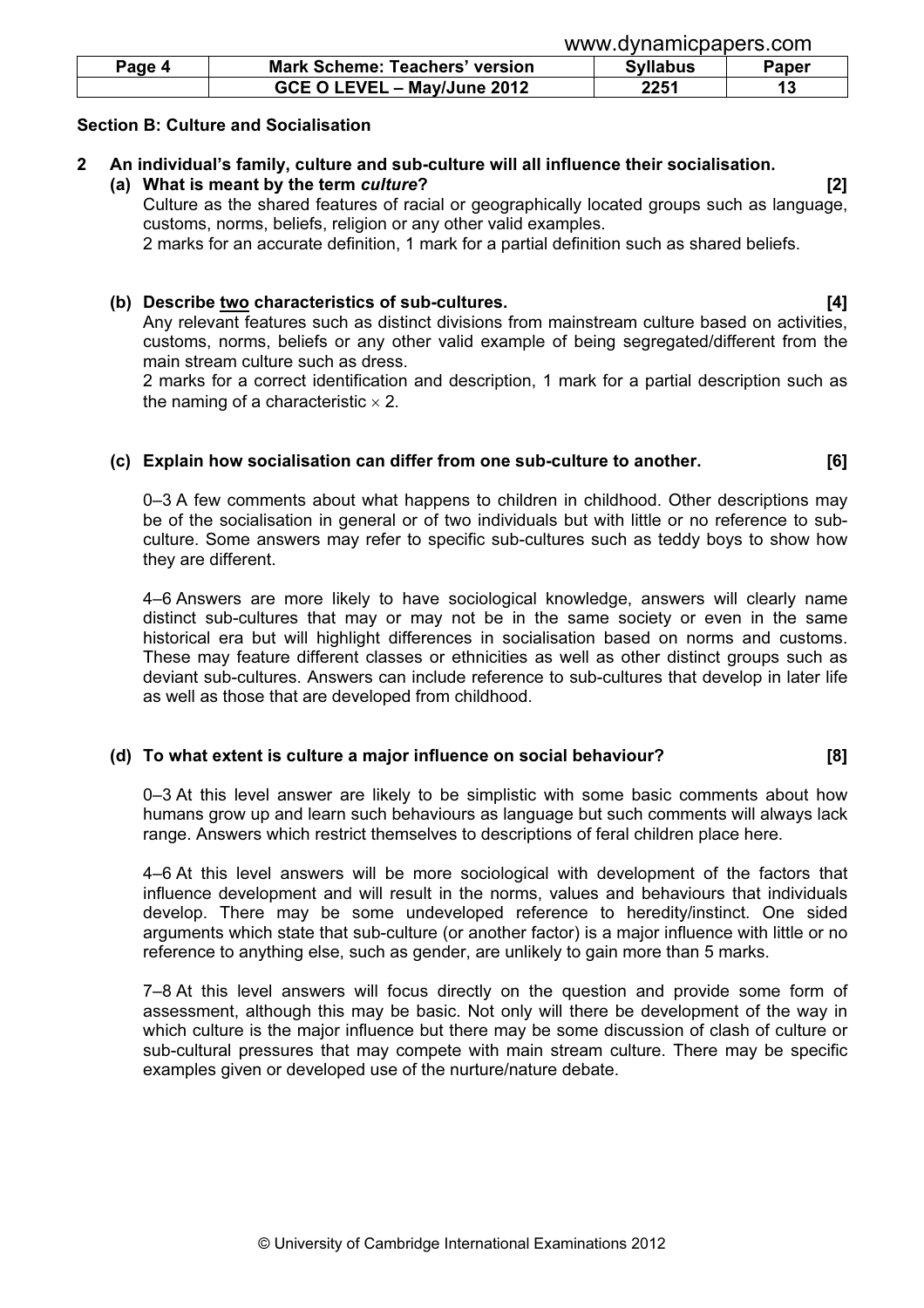| Page 5 | <b>Mark Scheme: Teachers' version</b> | <b>Syllabus</b> | Paper |
|--------|---------------------------------------|-----------------|-------|
|        | GCE O LEVEL - May/June 2012           | 2251            |       |

#### 3 Functionalists believe that stable societies are successful ones. In such societies there will be social integration and value consensus. Functionalists believe that modern industrial societies show these characteristics.

#### (a) What is meant by the term *stable societies*? [2] [2]

When societies are not subject to rapid social change or any other disruptive event that can have the effect of upsetting agreed norms and values or societies with agreed norms and values. Allow answers which define by comparison to unstable societies.

2 marks for an accurate definition, 1 mark for a partial definition such as societies that work together or those that have agreed laws.

#### (b) Describe two ways in which social integration can be achieved. [4]

By socialisation or via any of the agencies of socialisation that introduce individuals to norms and values so that each individual knows their social position and role. Allow answers which do this through imposition. Marks can be gained by highlighting two ways in which the agencies (or one agency) achieve this.

2 marks for a correct identification and description, 1 mark for a partial description such as by socialisation  $\times$  2.

#### (c) Explain how value consensus is achieved. [6]

0–3 At this level answers are likely to be simplistic comments about giving guidelines so that people know how to behave. Other answers may show how learning roles teaches individuals to know their place in society thereby creating order.

4–6 Answers will be based on more sociological knowledge. The meaning of value consensus should be explored as the values that are agreed within society rather than those imposed. Reference to Functionalism and a meritocratic society and the analogy to the human body would place an answer in this band.

#### (d) To what extent is social stability based on value consensus in modern industrial societies? [8]

0–3 At this level answers will be simplistic and talk about how laws operate in society to keep it orderly; there may even be some quoting of individual examples of laws but such comments will always lack range. Other answer may reject this view in favour of imposed consensus in authoritarian regimes but these points will be undeveloped.

4–6 At this level answers will begin to develop a more sociological understanding and will either give a functionalist agreement that laws benefit all or a Marxist rejection of it. Better answers may give weak comparisons but there is no need for the terms to be named to enter this range. One sided arguments that stability is based on value consensus or rejections of this, probably based on Marxist theory, are unlikely to gain more than 5 marks.

7–8 At this level answers will focus directly on the question and provide some form of assessment, although this may be basic. There will be a contrast of the functionalist views that they do benefit all through shared values to the Marxists ones based on benefiting elite groups although these terms may not be used. Other answers may base their assessment on feminist views that social stability is based on patriarchal control or imposed by totalitarian regimes.

| www.dynamicpapers.com |  |  |
|-----------------------|--|--|
|                       |  |  |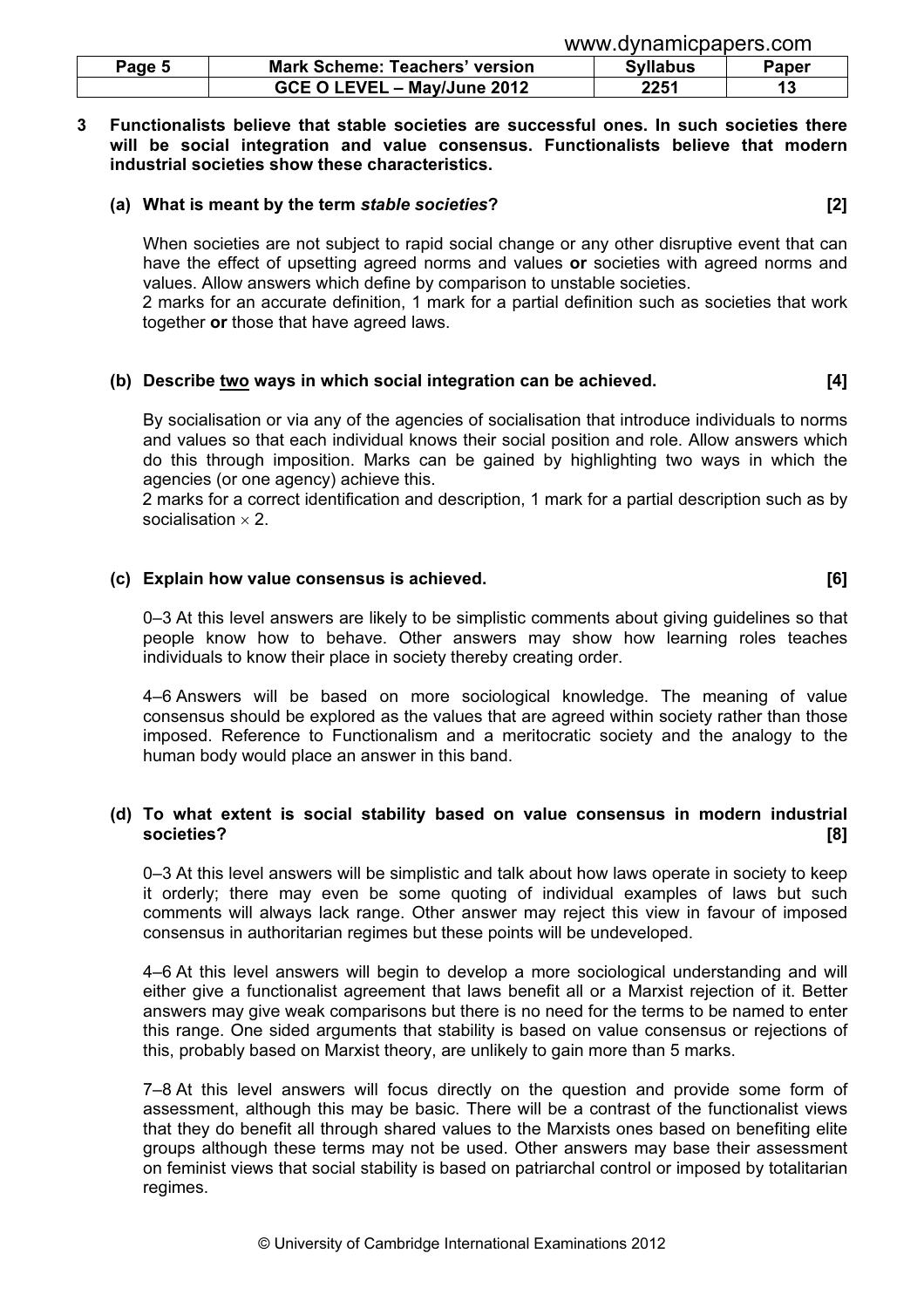|        |                                       | <u>www.uyilalillopapolo.com</u> |       |
|--------|---------------------------------------|---------------------------------|-------|
| Page 6 | <b>Mark Scheme: Teachers' version</b> | <b>Syllabus</b>                 | Paper |
|        | GCE O LEVEL - May/June 2012           | 2251                            |       |

www.dynamicpapers.com

#### Section C: Stratification and Inequality

4 Stratification is changing in modern industrial societies, with the traditional working class based on heavy industries being replaced with a 'new' working class. It is claimed that some of the working class have experienced embourgeoisement.

#### (a) What is meant by the term embourgeoisement? [2]

The theory that as wages and living standards of the working class improve under capitalism they will adopt the values and norms of the middle class or answers which describe the blurring between the middle and working classes. Do not allow answers which say it is the moving of the middle to the upper class.

2 marks for an accurate definition, 1 mark for a partial definition such as the working joining the middle class.

#### (b) Describe two occupations that are undertaken by the new working class. [4]

Any suitable occupation that developed as a result of technological developments in the 1960s, the car or chemical industries. Other answers can gain marks by referring to the nature of the technology used without naming an occupation. Allow for 2 marks answers which are related to technological changes but make no reference to any specific job. Answers which give the car industry and support this by saying this is now in decline should be given 2 marks.

2 marks for a correct identification and description, I mark for a partial description such as assembly line work  $\times$  2.

#### (c) Explain how the occupation structure has changed in modern industrial societies. [6]

0–3 A few undeveloped comments about decline of jobs in heavy industry being replaced with more service jobs. Other answers may explain how more women are employed in the labour market. Some answers may relate to the development of part time occupations. Other answers may make undeveloped reference to movement from farming to factories.

4–6 Answers are more likely to have sociological knowledge about the decline of manufacturing in modern industrial societies. The development of secondary and tertiary markets as well as processes such as qualification inflation and professionalisation. The changing nature of gender employment and the growth of clerical and service sector occupations. Other answers may concentrate on skilling and deskilling and maybe proletarianisation and embourgeoisement.

#### (d) To what extent has embourgeoisement occurred? [8]

0–3 At this level answers are likely to be a simplistic agreement that the working class have more money (or not) and are doing different types of jobs, but such comments will always lack range.

4–6 At this level answers will be more sociological and say that the working class are adopting middle class lifestyles. Comments about meritocracy and the growth of middle class occupations are also likely to be placed in this mark band. Some may quote the work of Goldthorpe and Lockwood or dispute the theory arguing that working class wages and lifestyles have changed little. One sided arguments that state that it has or has not occurred are unlikely to gain more than 5 marks.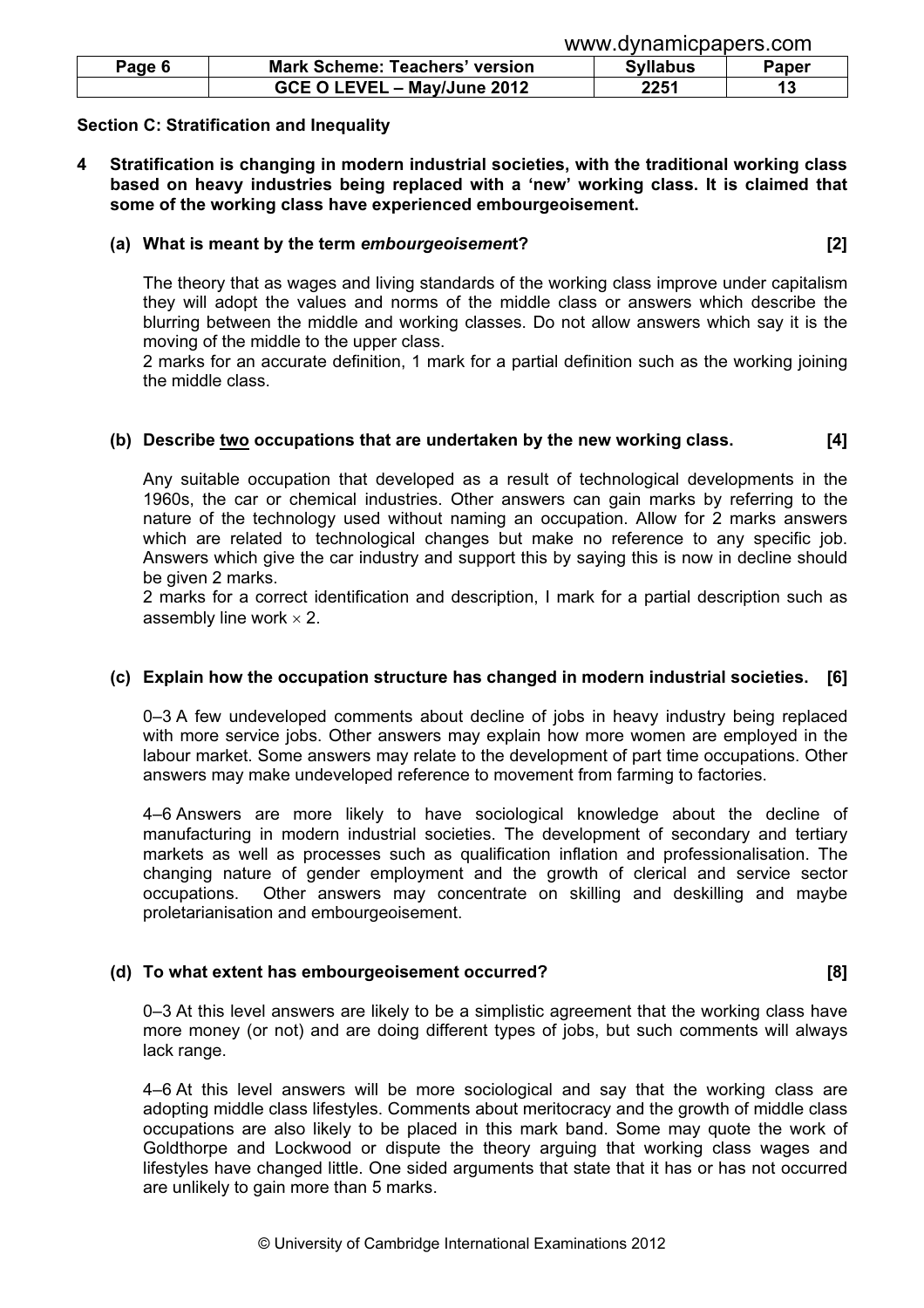|        |                                       | www.uyildililopapois.com |              |
|--------|---------------------------------------|--------------------------|--------------|
| Page 7 | <b>Mark Scheme: Teachers' version</b> | <b>Syllabus</b>          | <b>Paper</b> |
|        | GCE O LEVEL - May/June 2012           | 2251                     |              |

7–8 At this level answers will focus directly on the question and provide some form of assessment, although this may be basic. There will be use made of changing occupation structures, the decline of manufacturing and the expansion of clerical/service occupations, giving rise to the theory that the working class has undergone embourgeoisement but also to the routine nature of much of that work and low levels of pay and evidence that the working class has changed its values and behaviours little. If answers evaluate the relevance of the theory to an understanding of employment they are likely to gain a mark of 8. Answers which evaluate its relevance to labour markets today are also likely to receive full marks.

#### 5 In spite of attempts to reduce levels of poverty, many social groups remain trapped below the poverty line in modern industrial societies.

#### (a) What is meant by the term poverty line? [2]

The line which indicates the minimum resources that individuals' need to survive; being below this line means poverty. Do not allow answers which state that it is the difference between rich and poor.

2 marks for an accurate definition, 1 mark for a partial definition such as if you are below this you are poor.

### (b) Describe two social groups who are likely to experience poverty in modern industrial societies. [4]

Any valid examples such as elderly, disabled, females, homeless, the unemployed, single parent families, some migrant groups. Do not allow working class unless the group is then narrowed to a sub group experiencing poverty.

2 marks for a correct identification and description, 1 mark for a partial description such as naming single parent families  $\times$  2.

#### (c) Explain how governments have tried to reduce levels of poverty. [6]

0–3 A few undeveloped comments about benefit systems or job creation. One point such as the way the benefit system can decrease poverty for a specific group, such as the elderly, if made well may score 3 marks.

4–6 Answers are more likely to have sociological knowledge about benefits systems and policies aimed at the redistribution of wealth/reduction of poverty such as free education programmes may enable some groups to aspire for better paying employment. Other factors which may be mentioned include housing projects, minimum wage, programmes such as sure start, enterprise zones, projects that encourage employment in poor areas.

#### (d) To what extent are some social groups caught in a poverty trap? [8]

0–3 At this level answers are likely to be a simplistic reference to being unable to get out of poverty, maybe by listing the problems they face, but such comments will always lack range.

4–6 At this level an understanding of the poverty trap will be shown, i.e. groups like poor working class families being caught in a cycle of poverty. Other answers may focus on those groups that have escaped from poverty perhaps by highlighting migrants who have changed their social position One sided arguments that show that some groups are trapped by poverty or that argue that anyone can get out of poverty are unlikely to gain more than 5 marks.

www.dynamicpapers.com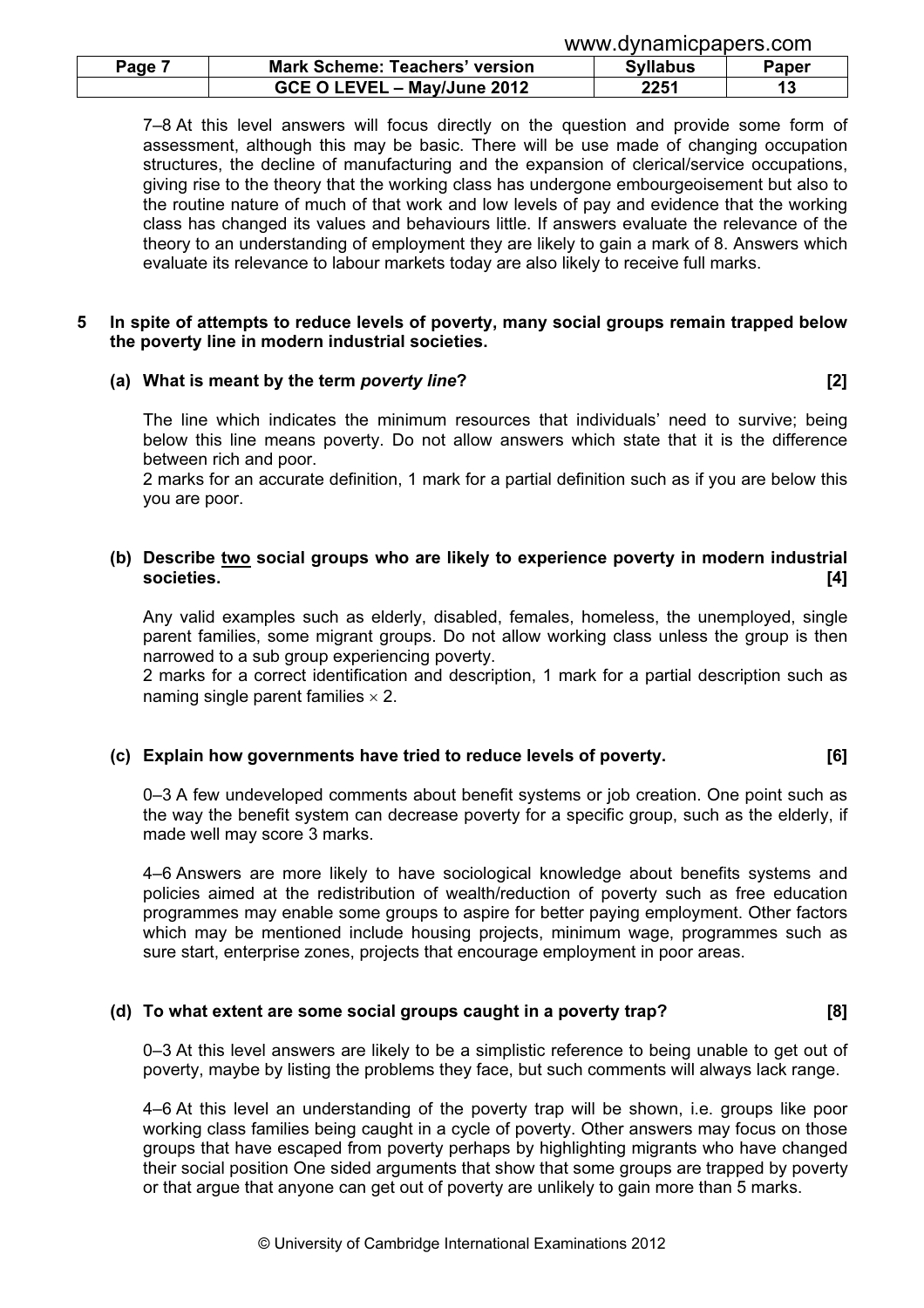|        |                                       | www.gvildililopapols.com |       |
|--------|---------------------------------------|--------------------------|-------|
| Page 8 | <b>Mark Scheme: Teachers' version</b> | <b>Syllabus</b>          | Paper |
|        | GCE O LEVEL - May/June 2012           | 2251                     |       |

7–8 At this level answers will focus directly on the question and provide some form of assessment, although this may be basic. The concept of the poverty trap will be explored with groups such as migrants unable to gain access to education and housing in order to improve their social position as well as those who have improved their social position. Answers may be supported with reference to functionalist views that hard work will be rewarded in meritocratic systems and contrasted to Marxist views that the ruling class operate society to keep some people poor to serve them

www.dynamicpapers.com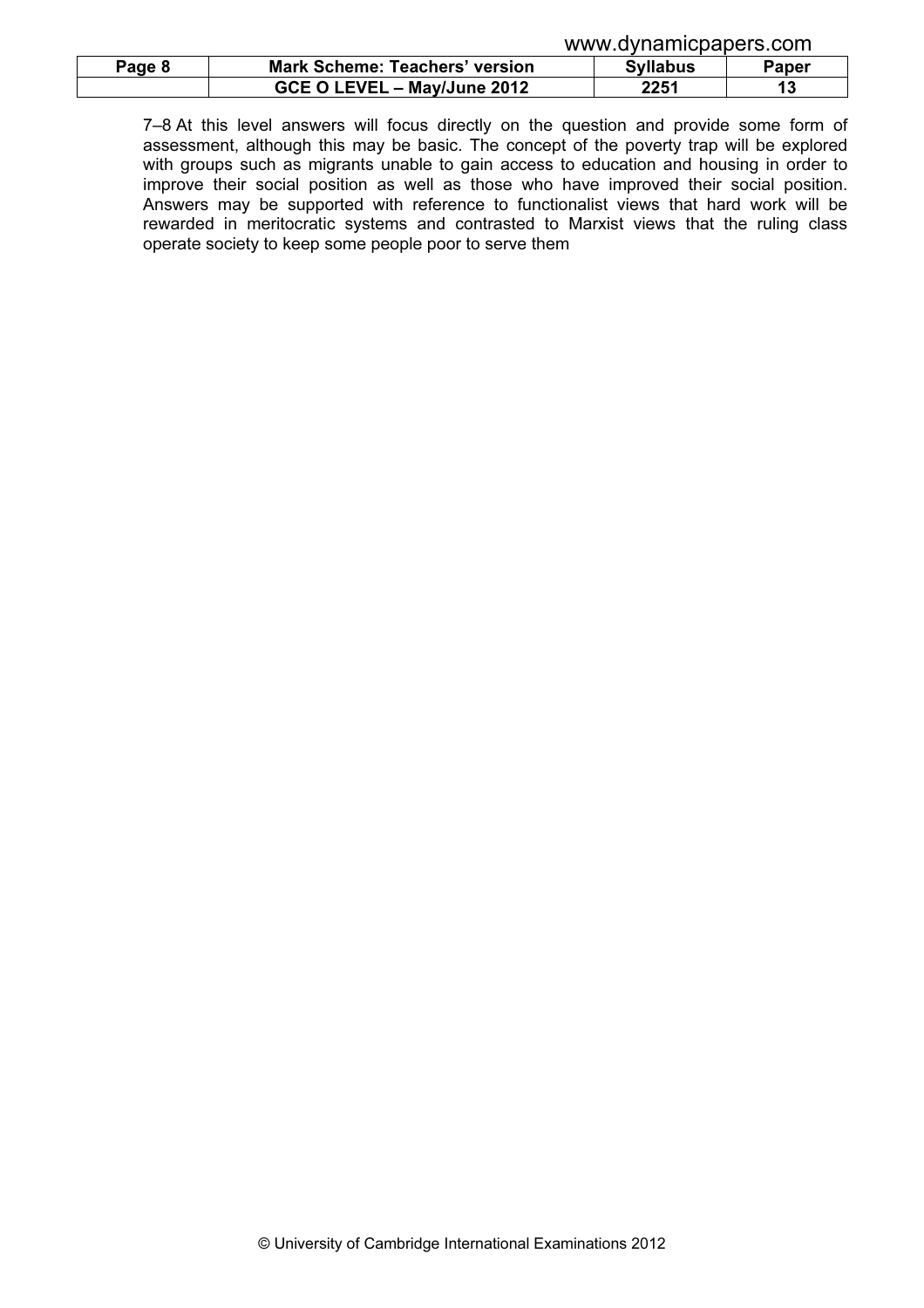|        |                                       | <u>www.ayilahilopapolo.com</u> |       |
|--------|---------------------------------------|--------------------------------|-------|
| Page 9 | <b>Mark Scheme: Teachers' version</b> | <b>Syllabus</b>                | Paper |
|        | GCE O LEVEL - May/June 2012           | 2251                           |       |

www.dynamicpapers.com

#### Section D: Power and Authority

#### 6 Governments gain their authority by many different means. Some governments try to gain the consent of their people, while others use coercion.

#### (a) What is meant by the term government? [2]

The institution that has control of the resources of the state which pass the legislation and decides on the policies of the state.

2 marks for an accurate definition, 1 mark for a partial definition such as people who rule the country.

#### (b) Describe two types of authority. (a) in the set of the set of authority.

Two from charismatic, legal-rational, authoritarian and traditional. Allow specific reference to groups that have legitimate authority in society such as the judiciary, parents and teachers. Do not allow the upper class.

2 marks for a correct identification and description, 1 mark for a partial description such as charismatic authority  $\times$  2.

#### (c) Explain the purposes for which governments may use coercion. [6]

0–3 A few comments about the use of force, or the types of force used, to make citizens obey. Other answers may argue that governments use coercion when they fail to get consent.

4–6 Answers are more likely to have sociological knowledge reference could be made to any repressive state apparatus and the way in which they are applied, answers will show an understanding that such governments have lack of consent on some, or all, issues. Answers which argue that ideological state apparatus are a form of coercion should be placed here.

#### (d) How far do you agree with the Marxist view that power is held by elite groups in modern industrial societies? [8]

0–3 At this level answers are likely to be simplistic agreement about the elite being in charge. Some answers may attempt to describe different types of elite groups or systems to be found in modern industrial society, but such comments will always lack range. Some answers may refer to traditional societies.

4–6 At this level answers will be more developed and different political systems will be considered, such as democracies and totalitarian regimes and the position of elites within them. One sided arguments that state that the Marxist view of elite groups is correct or argue that another theory or view such as the functionalist one is correct are unlikely to gain more than 5 marks.

7–8 At this level answers will focus directly on the question and provide some form of assessment, although this may be basic. Elite theories of power will be considered and these will be compared to other views which may well be the Marxist, pluralist or feminist theory of power. Answers may note that not all modern industrial societies are the same and that voting and the existence of pressure groups does give other groups some power in some modern industrial societies.